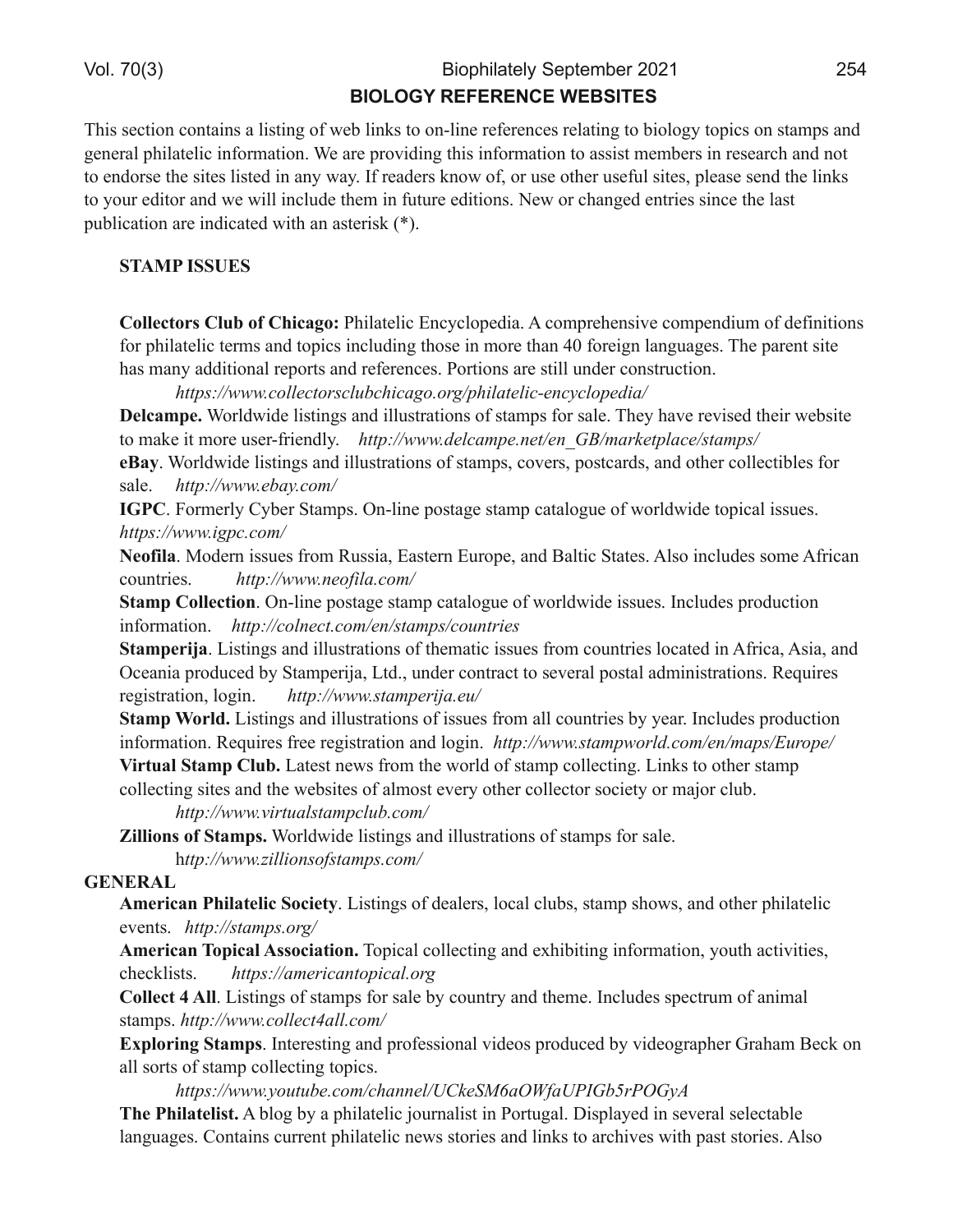## $:AB:3F+7BF$ ? 47D

FK@IRABPIFKHPQLALWBKPLCLQEBOTLOIATFABMEFI>QBIF@TB?PFQBP/EFI>QBIF@MR?IF@>QFLKOBSFBTP  $6B\rightarrow = 47/B$ : 748  $0:=5A\rightarrow B1=$ ;

,B66@7\$:76/ 63(B@;64D6LOIATFAB@LII>?LO>QFSBBCLOQQLJ>MQEBDBKLJBLCBSBOVLOD>KFPJLK B>OQE>KAQLBPQ>?IFFEQEBFOOBI>QEKPEFIMPQLKB>KLQEBO 6BB> EEEB=:E30=@6B233

## ' , &0

E?82=:@5:F6BC:DI!?CD:DED6#RQ@EPFQBRKABOQEB1LV>I-BQEBOI>KAP @>ABJVLC2@FBK@B>KA OQPAB>IFKDTFQEQEBQ>ULKLJV>KABSLIRQFLKLCCRKDF(K@IRABPPB>O@E>?IBQ>ULKLJF@A>Q>?>PBP 6 $\mathbb{B}$  EEE 10A9 $\lt$ / E  $\lt$ :

2B56? E:56C1BMI>@BJBKQFFQBQLOTTT?LQKV@LJ IIHFKAPLCFKQLOJ>QELK>?LRQMI>KQP FK@FAFKD@RIQES>QEK+FRQFKOP?V@LJJLKK>JBLOP@FEKQEF@K>JB&OLRMBA?VM>KQQMABP

6BB EEE 5/ @23<5C723A1=;

!?D6B?2D:@?2= C@4:2D:@?7@B(=2?D,2H@?@>I+FKHPCLOQEBPQ>KA>OAFKQBOK>QFLK>I@LABPLK QULKLJ V XAKLJ BK@ GROBOLO JDB GRADF XAM XOP

6 $\mathbb{B}$  EEE  $7 > B$  F= $\lt = \mathbb{B} \lt =$ ; 3 $lt$ ; / $lt > 6$ 

&,' %' \$' 0

 ?D32C6. KIFKBA>Q>?>PBPJ>FKQ>FKBA?VQEB JBOF@>K, RPBRJLC->QRO>I' FPQLOV>KA. EFL2Q>QB 4KFSBOFFQVIFFOFKD>IIQEB>KQFMB@EPLCQEBTLO0A 6BB> EEE/<B0/A3=@67<23F6B

&\$%# %! \$%!%! +FPQFKDPLC"LJJLK>KA2@FBKQFCF@->JBP
PVPQBJ>QF@ IFPQFKD
>KA>RQELO>??OBSF>QFLKP 6B> [EEE 13A 1A7@= /C](http://www.ces.csiro.au/aicn/intro.htm) /71< 7<B@= 6B;

E8 E:56 (ABKQEF@QELK FJ>DBP>KAFKCLOJ>QELKCLOFKPB@QPPMFABOP>KAQEBEROHFKCLOQEB4KFQBA 2QQBP>KA">K>A> 6BB>A 0C55C723<3B<=23D73E

 6B2>3I4:5262MB@FBPIFPQFKD>KAFIIRPQO>QFLKPLC"BO>J?V@FA>BLCQEB6BPQ/>IB>O@QF@1BDFLK LOD>KFWBA?VFR?GJFTV>KAQOF?B 6BB> EEE13@; 0GFC=1601H

\$?D@>@=@8:42= 2D2!?7@B>2D@?+ICD6> (KQBOKBQIFKHPQLJ>KVTLO1ATFABTB?FFQBPAB>IFKDTFQE ? FLILDV > KA BOLILDV BRING BIIV + BMFALMOROS 6 BB EEE 5:=07A 7< A31 BA =<: 7<323

?D@>@=@8I,@52I\$KQLJLILDF@>I2L@FBQVLC JBOF@>PFQBOBMLOQFKDFKQBOBPQFKDAFP@LSBOFBPFK FKPB@P@BK@BKQULILDF@HPL@BQYKBTP>KABSBKQP>KA@BJQBA>OQR@IBP

 $6B/A$   $3/B$ ;  $=5CB2/C=®$ 

-&,%FKKFPERKFSBOPFQVPE>OBKBQTLOHPFQB@LKQ>FKFKDRMA>QBAQ>ULKLJF@IFPQFKDPCLOFKPB@QP BENBOBIIV+BMPALMOBO (CARL ESPIFJFOBAIFFOFACTOUS) JJ SIP?FOAPSKAMSKOP

6BBB- EEE<714C<3B47> $\times$ 00 A1707=:7437<B@26B;

&2DEB2= :CD@BI%EC6E>!OFQFPEPFQB@LKQ>FKFKD+BMFALMQBO>DBKBOF@K>JBP>KAQVMBPMB@FBP  $IIFQFQP 6BB$   $EEE < 6$ ;  $/1$  C9  $=$ C@A173 $<$ 13 2/ B 0CB  $=$ B6

 $'$  5@2D2+@ $:6$ DI&BOJ $\times$ RFGBI@KQFKFKDIFROFKDPLC. ALK>QPMB@EPOLRKAFK\$ROLMBFK&BOJ $\times$ K 6 $\mathbb{B}$  EEE : 703:: $C/ = \mathbb{S}$ 

/ @B=566 6?6B24"1FSBOPFABPFQB@LKQ>FKFKDIFPQFKDLC>II?BDBKBOF@K>JBP>KAPVKLKVJP?V C>JFIV>KAPR?C>JFIV@ROBKQ>PLC2BMQBJ?BO

6BB- 1/163 C1@ 22CI63@ BG033>/53 6B:

 $*( , ' \$ ' 0)

 >A9:3:2/ 63/OLSFABP>@BPQLFKCLOJ>QFLKLK>JMEF?F>KAB@IFKBP
@LKPBOS>QFLK
K>QRO>I EFPQLOV
>KAQ>ULKLJV(K@IRABP>KLKIFKBA>Q>?>PBLCPMB@FBP>KAIFKHPQLJ>KVOBI>QBAPFQBP 6BB>  $\frac{1}{5}$  >6707 E30 = @67  $\times$ 23F 6B :